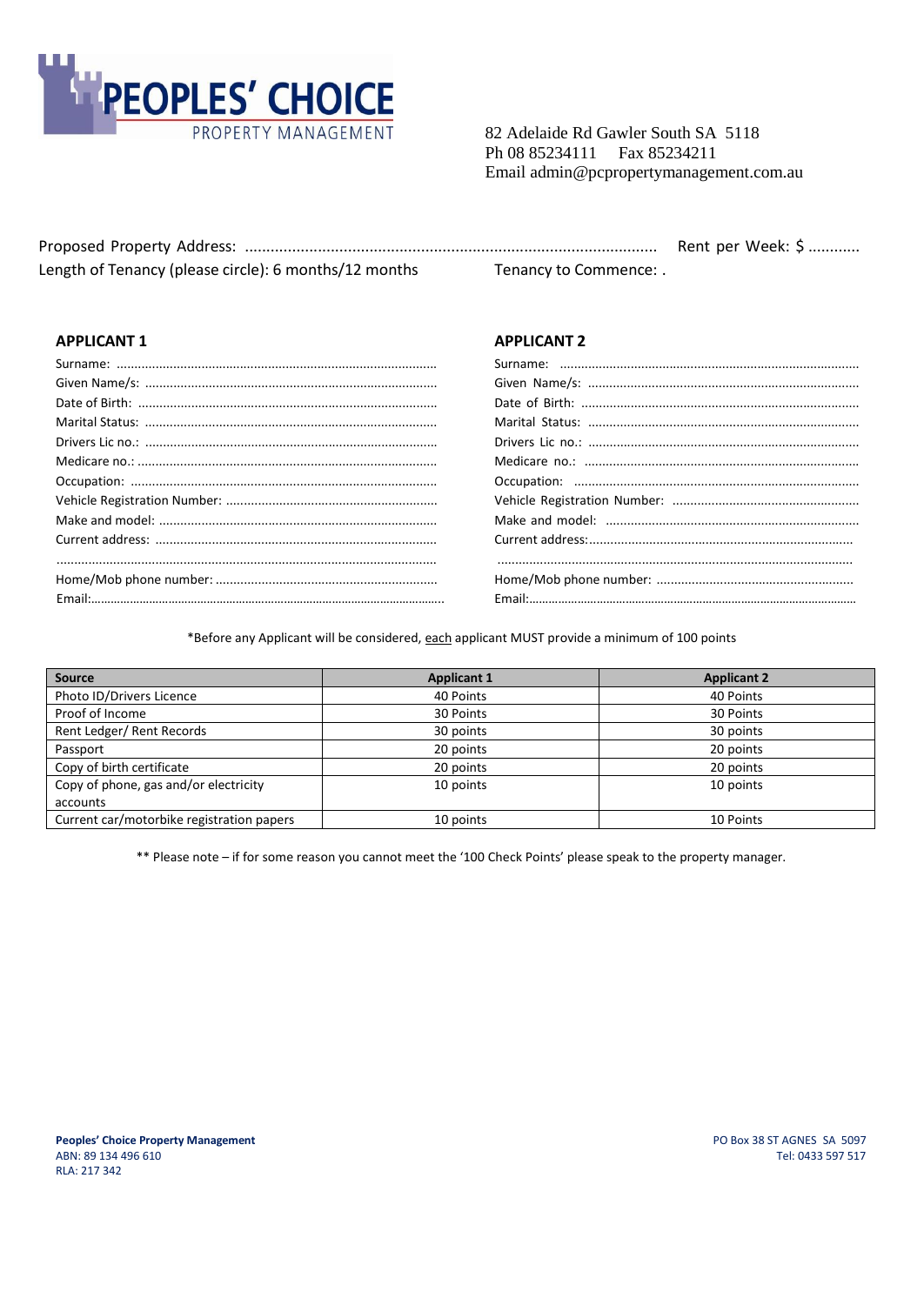# **APPLICANT 1**

| If employed less than 6 months previous employer |
|--------------------------------------------------|
|                                                  |
|                                                  |
|                                                  |
|                                                  |
|                                                  |

#### If you are self employed or own you own business

## If you are a student

### If you receive a Centrelink payment

# **Your rental history**

| <b>Previous landlord</b> |
|--------------------------|
|                          |
|                          |
|                          |
|                          |
|                          |

## **APPLICANT 2**

| If employed less than 6 months previous employer |
|--------------------------------------------------|
|                                                  |
|                                                  |
|                                                  |
|                                                  |
|                                                  |

# If you are self employed of own your own business

# If you are a student

### If you receive a Centrelink payment

# Your rental history

| <b>Previous landlord</b> |
|--------------------------|
|                          |
|                          |
|                          |
|                          |
|                          |
|                          |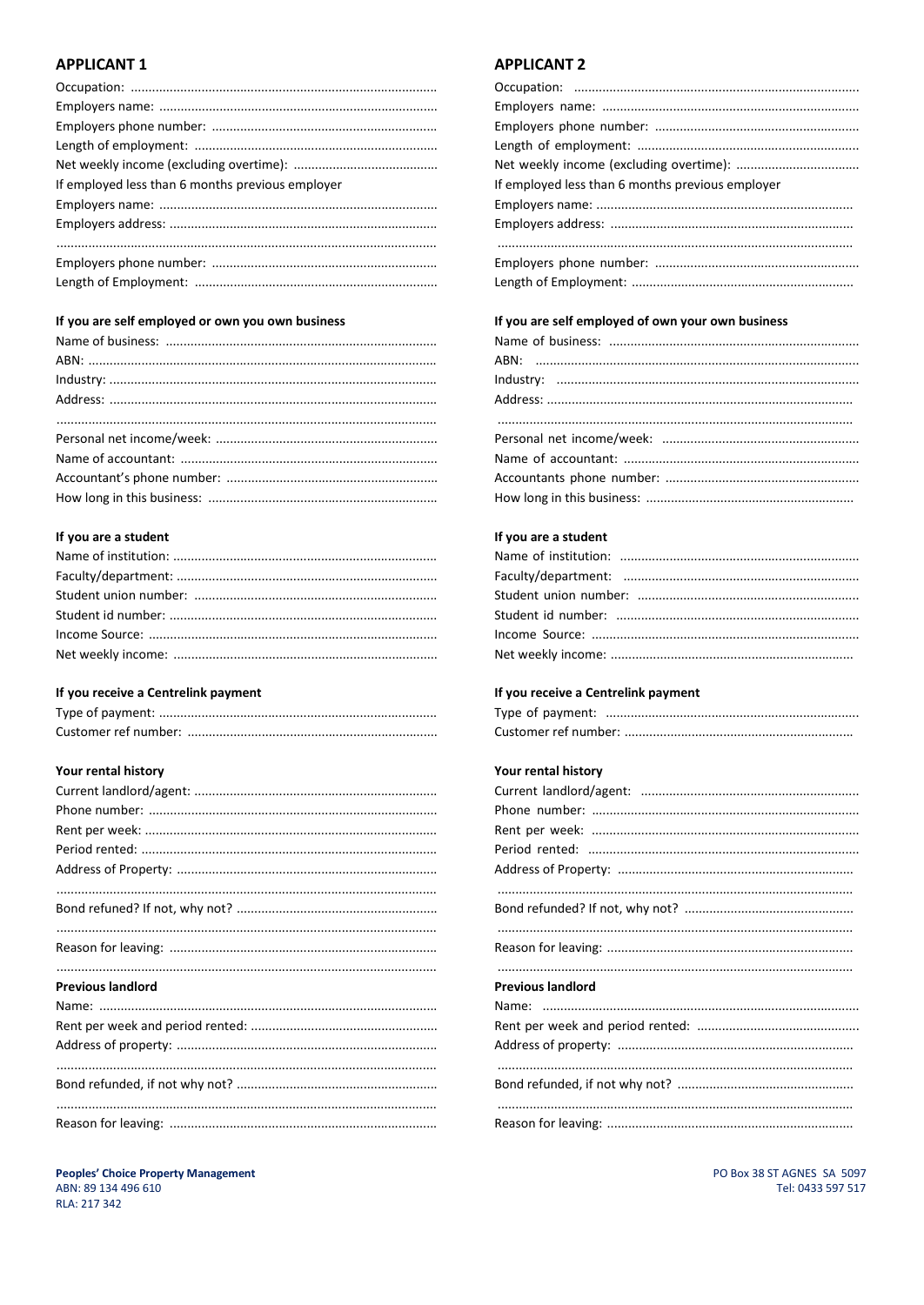#### **Your References**

Your five references to include:

- 1. at least 2 personal/business references
- 2. At least 2 close relatives who DO NOT live with you
- 1 is to be a parent or guardian (next of kin)

3.At least 4 Permanent Residents of Australia

#### **Applicant 1**

# Name: and the contract of the contract of the contract of the contract of the contract of the contract of the contract of the contract of the contract of the contract of the contract of the contract of the contract of the

#### **Your Reference**

Your five references to include:

- 1. At least 2 personal/business references
- 2. At least 2 close relatives that DO NOT live with you
	- 1 is to be a parent or guardian (next of kin)
- 3. At least 4 Permanent Residents of Australia

#### **Applicant 2**

| Name:  |
|--------|
|        |
|        |
|        |
|        |
|        |
|        |
|        |
|        |
|        |
|        |
|        |
|        |
|        |
|        |
|        |
| Name:  |
|        |
|        |
|        |
|        |
|        |
|        |
|        |
|        |
|        |
|        |
|        |
|        |
|        |
|        |
|        |
|        |
| Type:  |
| Breed: |
|        |
|        |
|        |
|        |
|        |